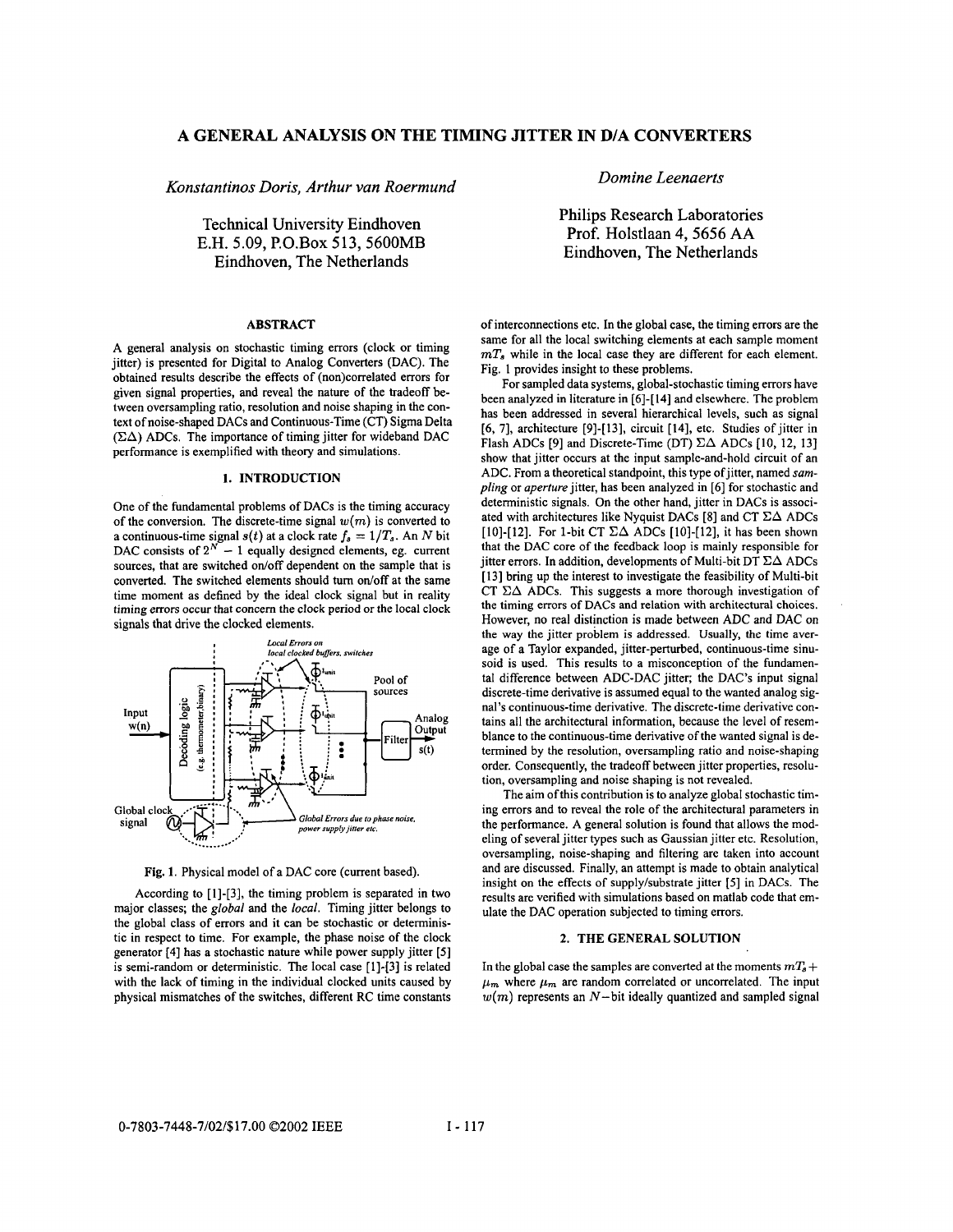$x(t)$ , hence  $w(m) = xq(mT_s)$  or, in addition, an L-th order noise shaped version of  $xq(mT_s)$ . During conversion, the values  $w(m)$ are not changed due to  $\mu_m$  as it happens in the case of  $A/D$  sampling, instead,  $\mu_m$  modulate the signal in a pulse duration fashion [IO], Consequently, the output *s(t)* is

$$
s(t) = u(t) \otimes \sqrt[1]{\sum_{n} \Delta w(m) \delta(t - mT_s - \mu_m)} = u(t) \otimes y(t) \quad (1)
$$

where  $\Delta w(m) = w(m)-w(m-1)$  is the derivative of the signal



Fig. **2.** Ideal DAC core model.

A top-down approach is used in the analysis. First the general output power spectrum is found based on general assumptions for correlation, signal etc. Next, examples are examined leading to degenerated forms of this solution.

The probabilistic autocorrelation is  $R_y(t, \tau) = E\{y(t)y(t + \tau)\},$ where  $E\{\}$  defines the expectation in respect to a probability density function  $(pdf) c(t)$  and the empirical autocorrelation is given by the time average  $\hat{R}_y(\tau) = \langle y(t)y(t + \tau) \rangle$ . Applying a Fourier transform<sup>3</sup> to  $\langle R_y(t,\tau) \rangle$  with respect to  $\tau$ , we obtain the power spectral density (PSD) of  $y(t)$  noted as  $S_y(f)$ . Here, the process  $\{\mu_m\}$  is strictly stationary although for most cases wide sense stationary is enough. Finally,  $w(m)$  represents a real waveform. First we calculate the mean of the empirical autocorrelation<sup>2</sup>.

Assuming a general form of correlation  $r_{\mu}(m, q)$  for  $\mu_m$ , the time average of the probabilistic autocorrelation is

$$
E\{\hat{R}_y(\tau)\} = \frac{1}{T_s}\hat{R}_{\Delta w}(0)\delta(\tau) + \frac{1}{T_s}\sum_{q\neq 0}\hat{R}_{\Delta w}(0)k_q(\tau) \qquad (2)
$$

where  $k_q(\tau) = \int_{-\infty}^{\infty} c_q(t + \tau - qT_s, t) dt$  and  $c_{n-m}(t_n, t_m)$  is the joint probability function of the jitter. In order to evaluate the Fourier transform  $K_q(f)$  of  $k_q(\tau)$  we take use of the double Fourier integral of the jitter  $C_{k-l}(f_k, f_l)$  and we find  $K_q(f)$  =  $e^{-j2\pi fT_s}C_q(f, -f)$  for  $q \neq 0$ . Consequently, the PSD becomes

$$
S_s(f) = \frac{|U(f)|^2}{T_s} \sum_q \hat{R}_{\Delta w}(q) C_q(f, -f) e^{-j2\pi q f T_s}
$$
 (3)

Next, the empirical autocorrelation of the signal's derivative is

$$
\hat{R}_{\Delta w}(q) = \langle \Delta w(m+q) \Delta w(m) \rangle =
$$
  

$$
\hat{R}_w(m,q) - \hat{R}_w(m-1,q) - \hat{R}_w(m-1,q+1) - \hat{R}_w(m,q-1)
$$

**(4)**  When the signal is given by  $w(m) = \Re{\sum_{k=1}^{\infty} A_k e^{j\omega_k mT_s}}$ , we

find easily that 
$$
\hat{R}_w(m,q) = \Re{\{\sum_k |\alpha_k|^2 e^{j\omega_k qT_s}\}}
$$
 and,

$$
\hat{R}_{\Delta w}(q) = \sum_{k=1}^{\infty} 2A_k^2 \sin^2(\frac{\omega_k T_s}{2}) \cos(\omega_k q T_s)
$$
 (5)

Obviously,  $\hat{R}_{\Delta w}(0)$  is the power of  $\Delta w(m)$ .

 $\sum_{n=-\infty}^{\infty}$  from hereafter

#### **2.1. Pure "white" timing errors**

A case where the timing errors are assumed white is when we address the phase noise effects of clock generators<sup>4</sup>in sampled systems. In this case,  $c_{n-m}(t_n, t_m) = c_n(n)c_m(m)$  applies and eq. (3 ) is transformed to

$$
S_s(f) = \frac{|U(f)|^2}{T_s} \hat{R}_{\Delta w}(0)(1 - |C(f)|^2) +
$$
  

$$
\frac{|U(f)|^2|C(f)|^2}{T_s} \sum_{q} \hat{R}_{\Delta w}(q)e^{-j2\pi qfT_s} = S_j(f) + S_w(f)
$$
 (6)

The term  $S_{W}(f)$  contains the signal and the quantization part. Both are mirrored around the sampling carrier and they are attenuated by the jitter and the pulse-hold function through  $|C(f)|^2$  and  $|U(f)|^2$ , respectively. Part of the discrete-time signal's power is shaped to a continuous noise PSD but due to the lack of correlation in the jitter no additional components appear. The term  $S<sub>J</sub>(f)$ is the noisy part, which can be practically constant for the frequency range of interest.  $S_J(f)$  is analogous to  $\frac{T_s \hat{R}_{\Delta w}(0)}{T^2}$ , the PSD of the input signal's derivative, and depends on the jitter through  $1-|C(f)|^2$ . It is important to note that  $\frac{\hat{R}_{\Delta w}(0)}{T_s^2}$  is the discrete-time equivalent of the average derivative power of the continuous-time  $1 - |\psi(y)|$ . It is important to foot that  $-\frac{T_2}{T_3}$  is the discrete-three-<br>equivalent of the average derivative power of the continuous-time<br>signal  $\left(\frac{dx(t)}{dt}\right)^2$ . In the *optimal* case  $\frac{\hat{R}_{AV_0}(0)}{T_2} = \left(\frac{dx(t)}{dt}\right)^$ is determined by the average power of the continuous-time signal derivative. However, the combination of finite oversampling, finite resolution and noise shaping makes the discrete-time derivative to deviate from the continuous one. This is the basic distinction of the DAC and ADC types of jitter.

For periodic  $w(n)$ , eq. (5) is used and the power spectrum is

$$
S_s(f) = \frac{1 - |C(f)|^2}{T_s(\pi f)^2} \sum_{k=1}^{\infty} \frac{A_k^2}{2} \sin^2(\pi f_k T_s) +
$$
  

$$
\frac{|C(f)|^2}{(\pi f_k T_s)^2} \sum_{q} \sum_{k=1}^{\infty} \frac{A_k^2 \sin^2(\pi f_k T_s)}{4} \delta(f \pm f_k - q f_s)
$$
 (7)

Consider White Gaussian jitter with  $(0, \sigma)$ , hence  $|C(f)|^2 =$ Consider White Gaussian jitter with  $(0, \sigma)$ , hence  $|C(f)|^2 =$ <br> $e^{-4\pi^2 f^2 \sigma^2} \approx 1 - 4\pi^2 f^2 \sigma^2$  and an input signal with a single tone. Then  $k = 1$  is the fundamental and  $k \neq 1$  with  $f_k = kf_1$  and  $k$ odd stand for the quantization harmonics [17]. Define also  $f_s =$ 2BW . OSR, where OSR is the oversampling ratio. With these assumptions, one can get the SNR in respect to the input signal:

$$
SNR = \frac{A^2}{16\sigma^2 BW^2OSR\sum_{k=1, odd}^{\infty} A_k^2 \sin^2(\frac{\pi k f_1}{2BWOSR})}
$$
(8)

Eq. (8) gives the jitter noise as a function of the variance of the jitter, the sample rate  $f_s$  (or the signal bandwidth and the oversampling ratio), the spectral shaping of the unit pulse, the signal and quantization components amplitude and frequency. There are several scenarios that one can assume and with the help of eq. (6) to arrive to the desired estimation of the jitter noise. With the assumptions OSR= 1,  $f_1$  << 1 and neglecting the quantization power, the Taylor approximated results of [8] and others match eq. (8), leading to an SNR dependent only on the input signal frequency  $f_1$  and the jitter variance  $\sigma^2$ . This is a typical case where the DAC jitter equals the *A/D* sampling jitter. As

<sup>&</sup>lt;sup>2</sup>We use the notation of [15] regarding the forms of autocorrelation.

<sup>&</sup>lt;sup>3</sup>If the random process  $y(t)$  is regular, then  $E{\hat{R}_y(\tau)} = {\hat{R}_y(t, \tau)}$ 

**<sup>4</sup>M0re** accurate modeling would assume colored white properties.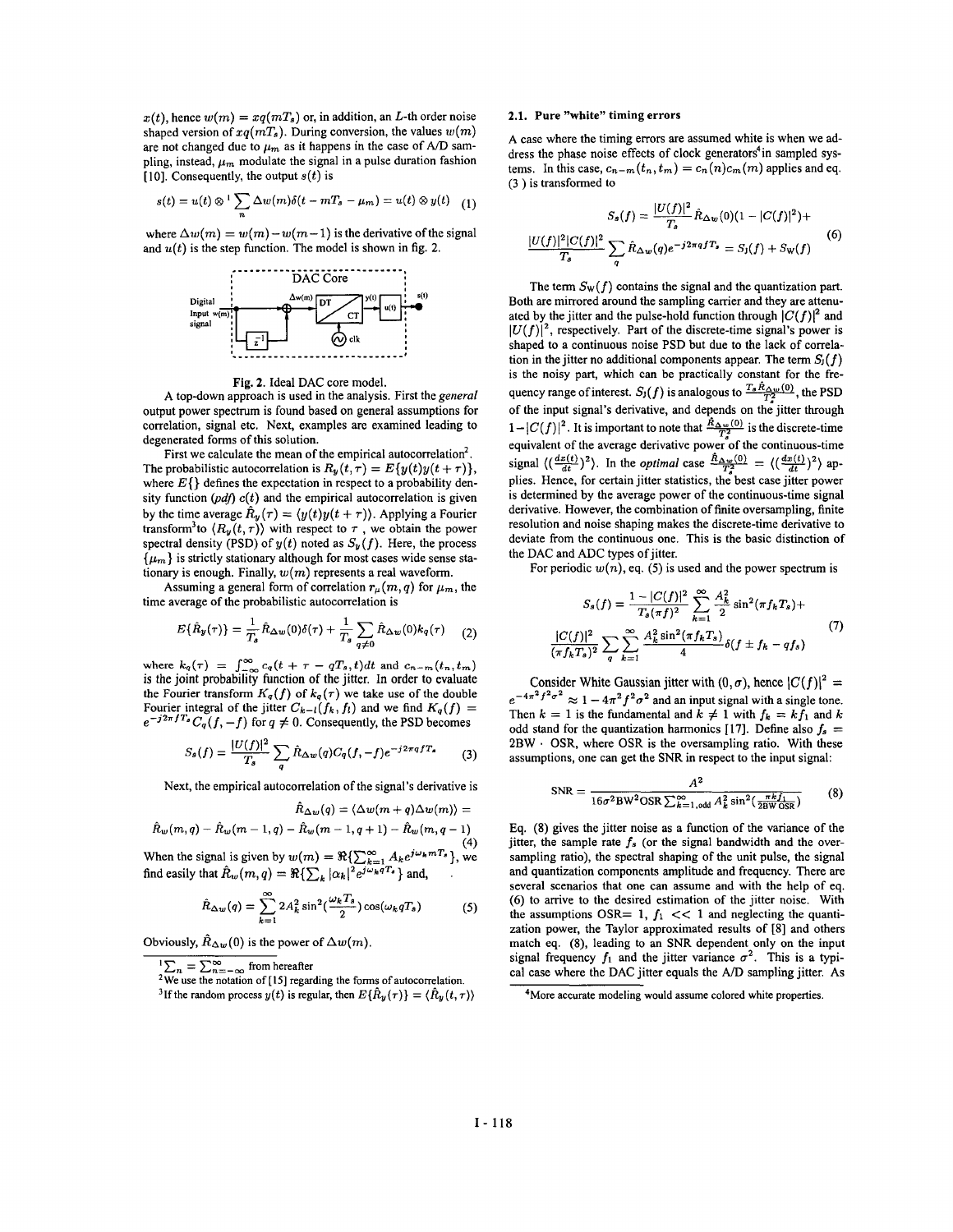$f_1 \rightarrow BW$  the SNR saturates to  $\frac{1}{4\sigma^2 f^2}$ , i.e.  $\pi^2/4$  or 3.9 dB less than what a Taylor approximation predicts. This occurs because of the *S/H* nature of the output signal. **A** typical comparison **of**  theory and simulations is presented in fig. 3(a). **A** Nyquist-rate DAC (OSR=1) with high resolution ( $N = 12$ ) is considered, so as the quantization part can be safely neglected. **A** jitter spread of  $\sigma = 0.001T_s$ , i.e. 2psec in 0.5 *GHz clock*, allows an SNR of 84 dB at  $f_1 = 0.01 f_s = 5$ MHz but when the input frequency becomes equal to  $f_1 = 0.1 f_s = 50$ MHz, the SNR drops to 64 dB!



**Fig. 3.** (a) SNR vs. signal frequency for several  $\sigma$  and (b) SNR vs. OSR with  $N = 12$ .

Oversampling ratio effects are shown in fig. 3 using eq. (8). The SNR increases 3-dB when OSR doubles since the squared sinusoidal term in (8) dominates the single OSR. For large OSR,

$$
SNR = \frac{OSR}{4\sigma^2 \pi^2 f_1^2}
$$
 (9)

The neglection of quantization effects (very large resolution) combined with absence of noise shaping gives a best case performance, which is met only in Nyquist-rate **DACs.** 

However, systems such as noise-shaped **DACs** and CT **CA ADCs** use a small resolution internal **DAC** and, consequently, the role of resolution and noise shaping becomes important. In eq. (8) the relative power of the quantization-jitter to the signal-jitter terms was shown. This equation does not show clearly the tradeoffs for low  $N$  with the presence of noise-shaping. For example, eq. (8) says that without noise-shaping, even for low  $N$  around  $3-5$ , the jitter-signal term is dominant over the jitter quantization term. Then, results and observations saying that when  $N$  increases from 1 to several bits the total jitter power is reduced significantly are difficult to explain (see [16]).

More constructive insight to this issue is obtained from eq. (6) recalling  $\hat{R}_{\Delta w}(0)/T_s$ . We sample and quantize a full scale sinusoid for several OSR and  $N$  levels. From the resulting bitstream, without noise shaping, we estimate with simulations the power  $\hat{R}_{\Delta w}(0)/T_s$  and the results are plotted in fig. 4 for two values of the input frequency. We see that for each value of  $f_1$ increasing the OSR gives the well known 3dB per **x** 2 OSR *only* if



**Fig. 4. PSD** of discrete derivative normalized to its maximum value vs. resolution of the **DAC** for several OSR.

certain conditions are met for the resolution of the **DAC** - different for each frequency. This means that the jitter power reduces only if  $\hat{R}_{\Delta w}(0)/T_s^2$  resembles more and more the wanted continuoustime signal's derivative. In other words, OSR has an effect if sufficient resolution exists for a given frequency of the signal that new sample values can be created within two of the previous ones. So, it is possible that increasing the OSR will not give the expected jitter performance gain. Until saturation occurs, we observe a 3dB gain for every extra bit of resolution.

Finally, we are interested to identify the role of noise shaping in the jitter power. Recall that the PSD of the derivative of the discrete signal contains two parts. The first part is approximately equal to the **PSD** of the derivative of the original continuous-time signal  $x(t)$ . The second is the **PSD** of the derivative of the quantization noise. Since noise shaping moves the quantization power from the baseband to higher frequencies while keeping the signal unaffected, it increases effectively the second part . Hence, high order noise shaping is expected to have impact on the jitter noise generated by the **DAC.** In the best case, if discrete time filtering prior the **DAC** removes all the high frequency quantization power, the jitter power is dominated by the signal's derivative **PSD.** Such an approach was used in a practical implementation in **[16].** 

## **2.2. Correlated jitter**

In practice, most of the timing errors are correlated, however, due to complexity of modeling and mathematical methods they are simplified or non addressed at all. Here, applying the proposed method, we try to obtain insight in an emerging type of correlated jitter in **DACs,** the supply/substrate caused jitter *[5].* It is the result of abrupt drain/injection of current from/to the supply/substrate during the activity of the digital blocks in the **DAC.** The problem is very difficult to model because of many factors that affect the jitter properties. In addition to the dependencies on the data, the technology (lowhigh ohmic substrate), the topology and the design of the **DAC** (e.g. separate power supplies, power supply rejection ratio of the clocked modules) random signals also appear. Our objective here is not to provide an accurate physical related